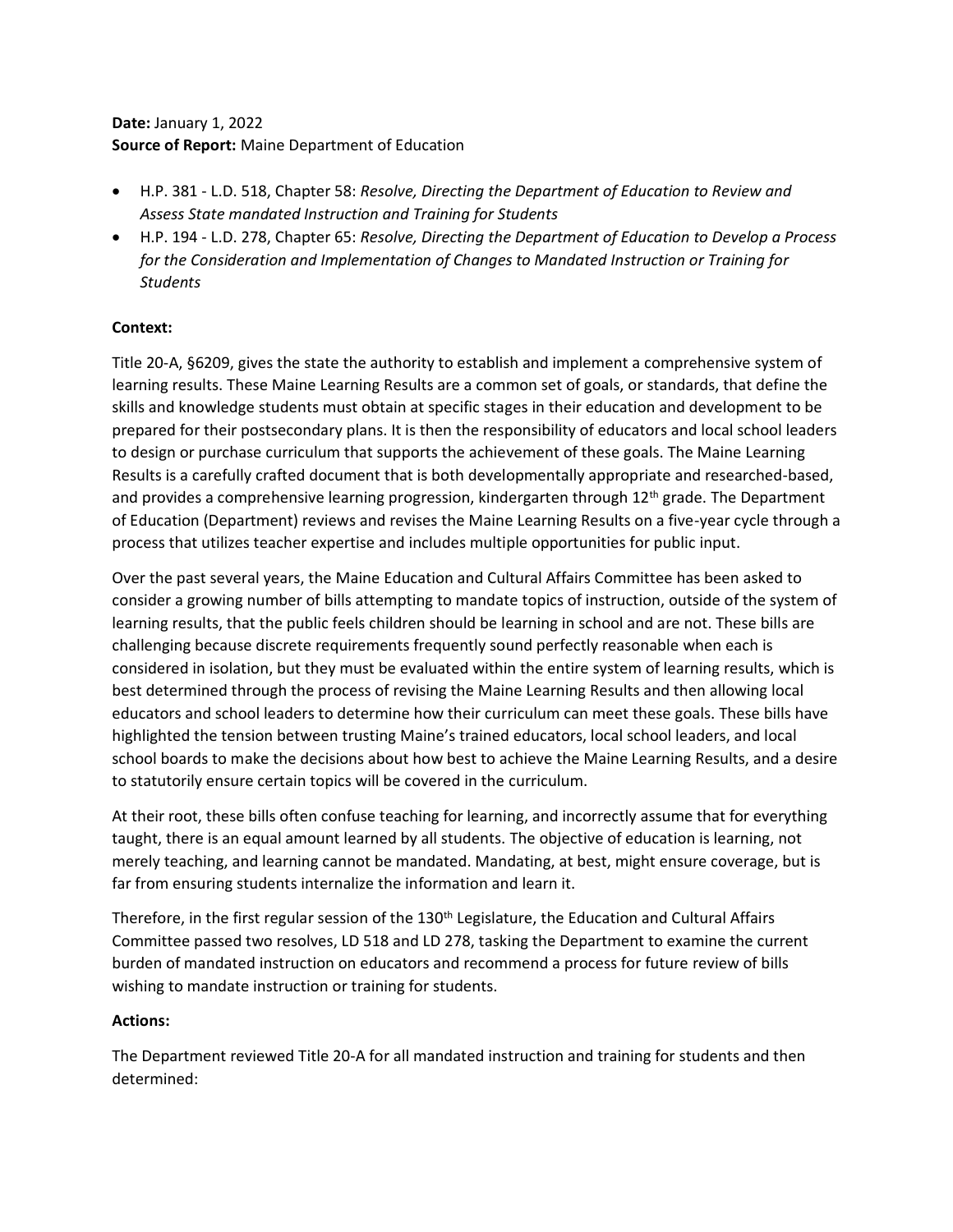- 1. The ages of the students effected;
- 2. The broad academic subject area effected; and
- 3. An estimate of the required time and cost to implement each mandated instruction or training.

# **Findings:**

| <b>Statute</b>                                                                                                          | <b>Summary</b>                                                                                                                                                                                                                                                                                                                                                                                                                                     | <b>Ages of</b><br>affected | <b>Broad</b><br>subject                                                                  | <b>Estimated</b><br>time and |
|-------------------------------------------------------------------------------------------------------------------------|----------------------------------------------------------------------------------------------------------------------------------------------------------------------------------------------------------------------------------------------------------------------------------------------------------------------------------------------------------------------------------------------------------------------------------------------------|----------------------------|------------------------------------------------------------------------------------------|------------------------------|
|                                                                                                                         |                                                                                                                                                                                                                                                                                                                                                                                                                                                    | students                   | area<br>affected                                                                         | cost to<br>implement         |
| §4706.<br>Instruction in<br>American<br>history, Maine<br>studies and<br><b>Maine Native</b><br><b>American history</b> | Requires: 1) American history, government<br>and citizenship, including the Constitution of<br>the US, the Declaration of Independence,<br>voting, and citizenship; and 2) Maine<br>history, including the Constitution of Maine,<br>Maine geography and environmental and<br>natural, industrial and economic resources<br>of Maine and Maine's cultural and ethnic<br>heritage, and Maine Native American<br>studies, be taught and required for | $K-12$                     | Social<br><b>Studies</b>                                                                 | Varies                       |
| §4711.<br>Elementary<br>course of study                                                                                 | graduation from all elementary and<br>secondary public and private schools.<br>Requires that health education must include<br>instruction that addresses the relationship<br>between physical and mental health in order<br>to enhance student understanding of<br>attitudes toward and behavior relating to<br>mental illness and to eliminate the stigma<br>associated with mental illness.                                                      | $K-5$                      | Health<br>Education                                                                      | Varies                       |
| §4712. Junior<br>high school or<br>middle school<br>course of study                                                     | Requires that health education must include<br>instruction that addresses the relationship<br>between physical and mental health in order<br>to enhance student understanding of<br>attitudes toward and behavior relating to<br>mental illness and to eliminate the stigma<br>associated with mental illness.                                                                                                                                     | $6-8$                      | Health<br>Education                                                                      | Varies                       |
| §4722. Part 2, B:<br><b>High school</b><br>diploma<br>standards                                                         | Requires social studies and history to<br>include American history, government, civics<br>and personal finance in order to graduate<br>from high school.                                                                                                                                                                                                                                                                                           | $9 - 12$                   | Social<br><b>Studies</b>                                                                 | Varies                       |
| §4723. Health<br>and physical<br>education                                                                              | Requires: 1) secondary course of study to<br>include: health, safety and physical<br>education, physiology and hygiene, with<br>special reference to the effects of alcoholic<br>drinks, stimulants and narcotics upon the<br>human system, instruction on affirmative<br>consent, communication and decision                                                                                                                                      | $9 - 12$                   | $1st$ part of<br>statute<br>deals with<br>general<br>secondary<br>course of<br>study and | Varies                       |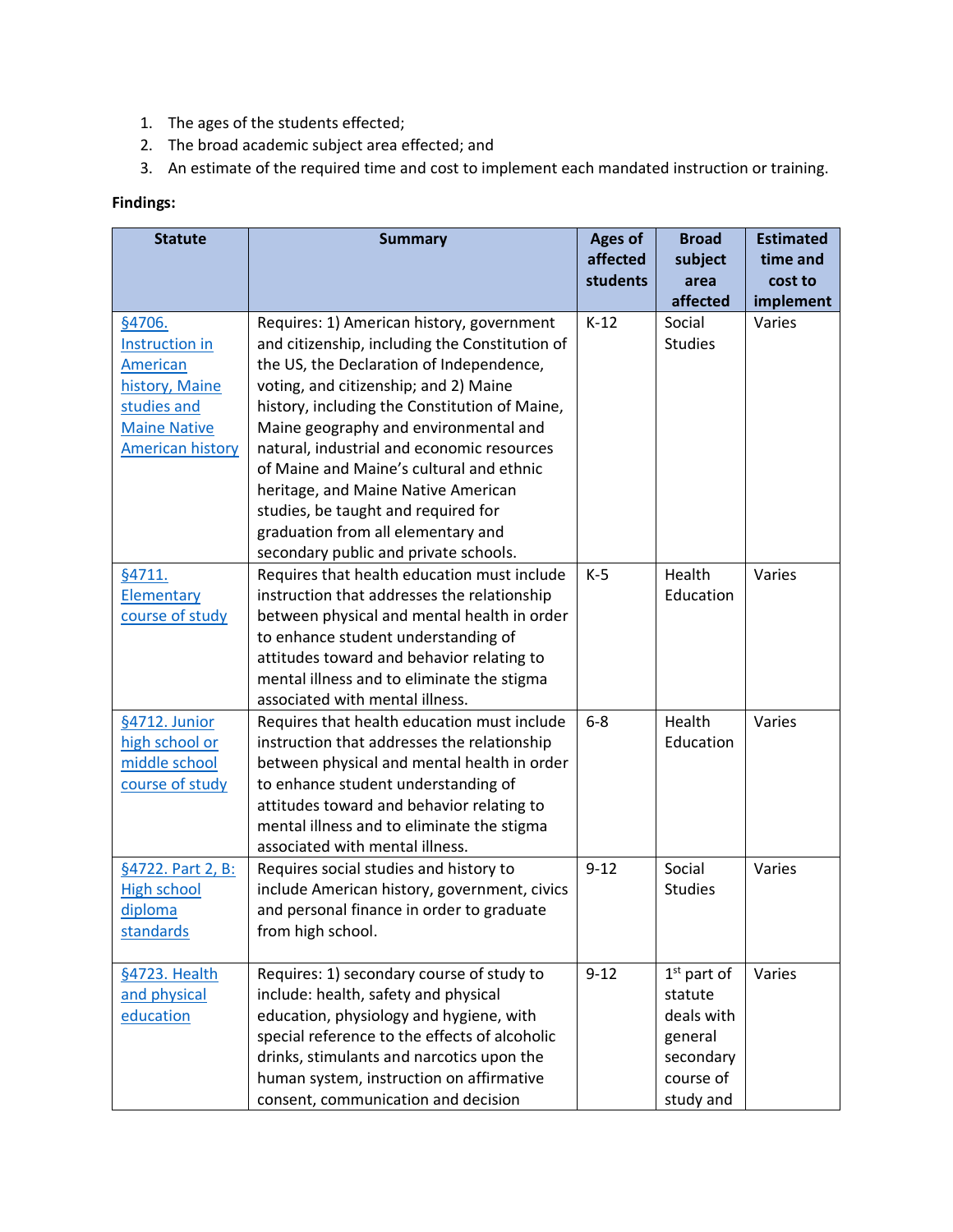|             | making regarding sexual activity and the     |          | the 2nd    |        |
|-------------|----------------------------------------------|----------|------------|--------|
|             | effects of alcoholic drinks, stimulants and  |          | part deals |        |
|             | narcotics on the ability to give affirmative |          | with       |        |
|             | consent, communicate and make                |          | Health     |        |
|             | appropriate decisions; 2) health education   |          | Education  |        |
|             | to include instruction that addresses the    |          |            |        |
|             | relationship between physical and mental     |          |            |        |
|             | health in order to enhance student           |          |            |        |
|             | understanding of attitudes toward and        |          |            |        |
|             | behavior relating to mental illness and to   |          |            |        |
|             | eliminate the stigma associated with mental  |          |            |        |
|             | illness.                                     |          |            |        |
| §4724.      | Requires that locally determined standards   | $9 - 12$ | Secondary  | Varies |
| Computer    | for computer literacy be required for        |          | course of  |        |
| instruction | graduation.                                  |          | study      |        |

Upon review of statutes, the Department found that the current mandated instruction and training is not onerous or outdated. A full research study would be required to determine the effectiveness of these statutes, which was not possible in the six months between being assigned this resolve and the report's due date.

#### **Recommendations:**

As directed in LD 278, the Department has developed the following process and timeline for reviewing legislation that proposes to mandate instruction or training for students.

Process:

Step 1: The Education and Cultural Affairs Committee, in collaboration with the Department, will identify a proposed bill as mandating instruction or training for students.

Step 2: The Department will work with the bill sponsor to amend language to remove mandating instruction or training and include considering the topic in a comprehensive manner during the appropriate system of learning results review process(es) according the timeline indicated below.

Step 3: The Department will include the topic of the proposed bill in the standards review process where educators will determine if it is appropriate to incorporate, and, if so, will incorporate it into the standards revision.

Step 4: As part of the standards revision process, the Department will develop a plan to provide sufficient resources and professional learning to support educators and school leaders in the implementation of the revised standards.

Step 4: The Department will report back to the Education and Cultural Affairs Committee and the bill sponsor on the result of the standards review process during the public hearing on the Rule Chapter 132.